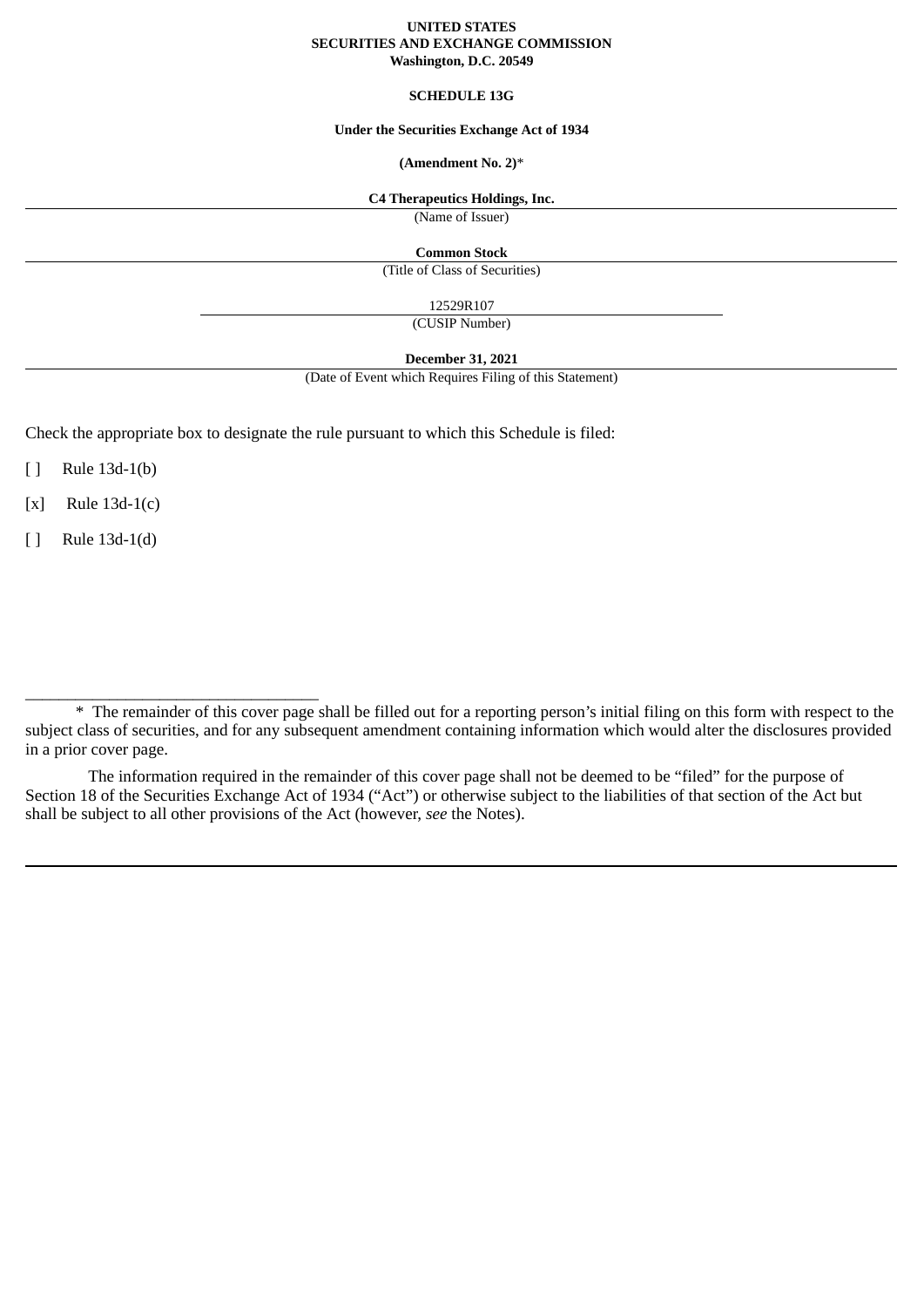| $\mathbf{1}$    |                          | Names of Reporting Persons.                                                         |
|-----------------|--------------------------|-------------------------------------------------------------------------------------|
|                 |                          | I.R.S. Identification Nos. of above persons (entities only)                         |
|                 |                          | Cormorant Global Healthcare Master Fund, LP                                         |
|                 |                          |                                                                                     |
| $\overline{2}$  |                          | Check the Appropriate Box if a Member of a Group (See Instructions)                 |
|                 | (a)<br>$[ \ ]$           |                                                                                     |
|                 | [x]<br>(b)               |                                                                                     |
| $\overline{3}$  | <b>SEC Use Only</b>      |                                                                                     |
| $\overline{4}$  |                          | Citizenship or Place of Organization.                                               |
|                 |                          |                                                                                     |
|                 | Cayman Islands           |                                                                                     |
|                 |                          |                                                                                     |
|                 |                          |                                                                                     |
|                 |                          | 5 Sole Voting Power                                                                 |
|                 |                          |                                                                                     |
|                 |                          | 0 shares                                                                            |
|                 |                          | <b>6 Shared Voting Power</b>                                                        |
|                 | Number                   |                                                                                     |
|                 | of Shares                | 0 shares                                                                            |
|                 |                          |                                                                                     |
|                 | Beneficially<br>Owned by | Refer to Item 4 below.                                                              |
|                 | Each                     | 7 Sole Dispositive Power                                                            |
|                 | Reporting                |                                                                                     |
|                 | Person With              | 0 shares                                                                            |
|                 |                          |                                                                                     |
|                 |                          | 8 Shared Dispositive Power                                                          |
|                 |                          | 0 shares                                                                            |
|                 |                          | Refer to Item 4 below.                                                              |
|                 |                          |                                                                                     |
|                 |                          |                                                                                     |
| 9               |                          | Aggregate Amount Beneficially Owned by Each Reporting Person                        |
|                 | 0 shares                 |                                                                                     |
|                 | Refer to Item 4 below.   |                                                                                     |
| 10              |                          | Check if the Aggregate Amount in Row (9) Excludes Certain Shares (See Instructions) |
|                 | [ ] N/A                  |                                                                                     |
| $\overline{11}$ |                          | Percent of Class Represented by Amount in Row (9)*                                  |
|                 | $0\%$                    |                                                                                     |
|                 | Refer to Item 4 below.   |                                                                                     |
| $\overline{12}$ |                          | <b>Type of Reporting Person (See Instructions)</b>                                  |
|                 | PN (Partnership)         |                                                                                     |
|                 |                          |                                                                                     |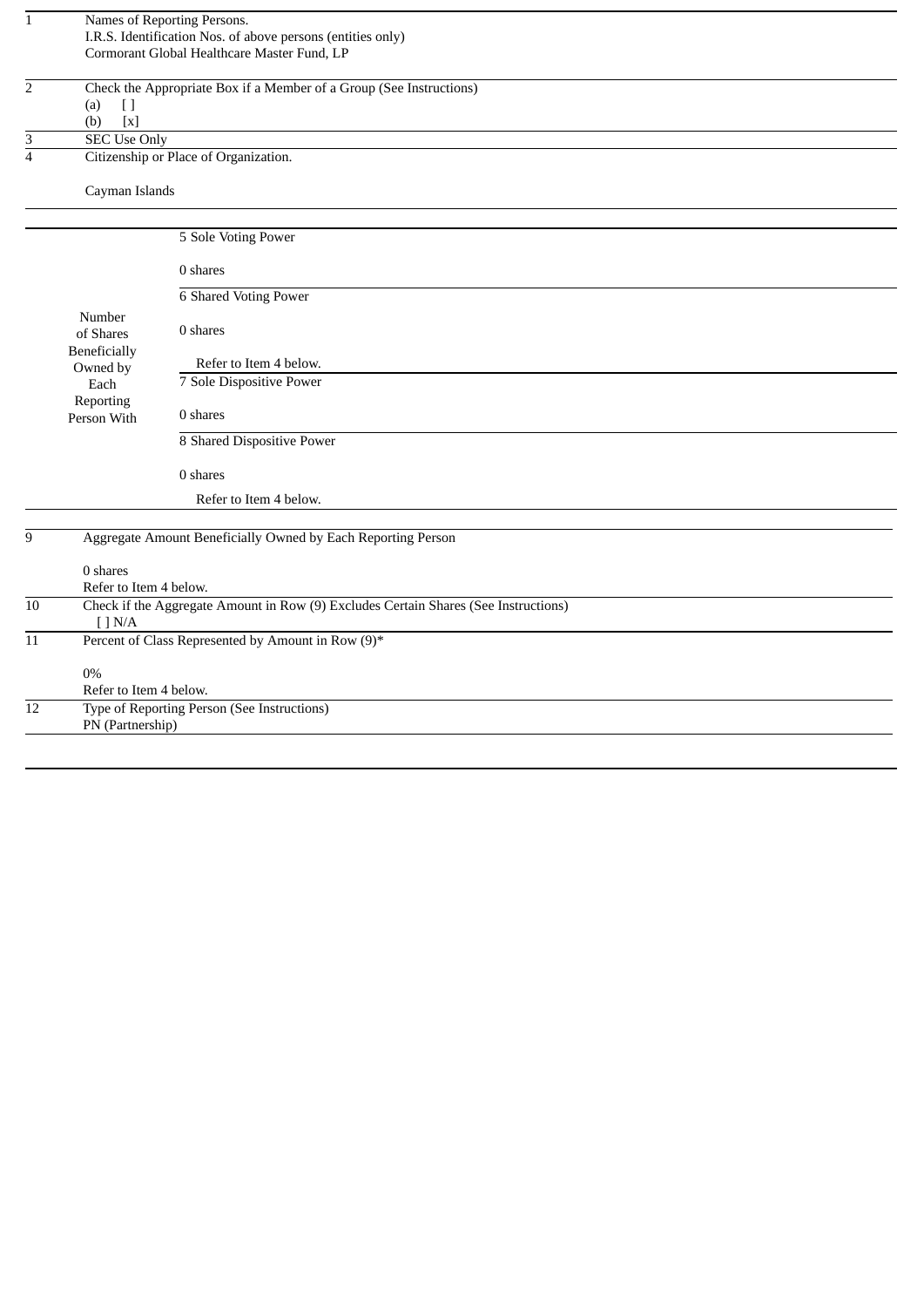| $\mathbf{1}$                     |                                  | Names of Reporting Persons.<br>I.R.S. Identification Nos. of above persons (entities only) |
|----------------------------------|----------------------------------|--------------------------------------------------------------------------------------------|
|                                  |                                  |                                                                                            |
|                                  |                                  | Cormorant Global Healthcare GP, LLC                                                        |
| $\overline{2}$                   |                                  | Check the Appropriate Box if a Member of a Group (See Instructions)                        |
|                                  | (a)<br>$[ \ ]$                   |                                                                                            |
|                                  | $\left[ \text{x} \right]$<br>(b) |                                                                                            |
| $\overline{3}$<br>$\overline{4}$ | <b>SEC Use Only</b>              |                                                                                            |
|                                  |                                  | Citizenship or Place of Organization.                                                      |
|                                  | Delaware                         |                                                                                            |
|                                  |                                  | 5 Sole Voting Power                                                                        |
|                                  |                                  |                                                                                            |
|                                  |                                  | 0 shares                                                                                   |
|                                  |                                  | <b>6 Shared Voting Power</b>                                                               |
|                                  | Number                           |                                                                                            |
|                                  | of Shares                        | 0 shares                                                                                   |
|                                  | Beneficially<br>Owned by         |                                                                                            |
|                                  | Each                             | Refer to Item 4 below.<br>7 Sole Dispositive Power                                         |
|                                  | Reporting                        |                                                                                            |
|                                  | Person With                      | 0 shares                                                                                   |
|                                  |                                  | 8 Shared Dispositive Power                                                                 |
|                                  |                                  | 0 shares                                                                                   |
|                                  |                                  | Refer to Item 4 below.                                                                     |
|                                  |                                  |                                                                                            |
| 9                                |                                  | Aggregate Amount Beneficially Owned by Each Reporting Person                               |
|                                  | 0 shares                         |                                                                                            |
|                                  | Refer to Item 4 below.           |                                                                                            |
| $\overline{10}$                  |                                  | Check if the Aggregate Amount in Row (9) Excludes Certain Shares (See Instructions)        |
|                                  | [ ] N/A                          |                                                                                            |
| $11\,$                           |                                  | Percent of Class Represented by Amount in Row (9)*                                         |
|                                  | $0\%$                            |                                                                                            |
|                                  | Refer to Item 4 below.           |                                                                                            |
| 12                               |                                  | Type of Reporting Person (See Instructions)                                                |
|                                  |                                  | OO (Limited Liability Company)                                                             |
|                                  |                                  |                                                                                            |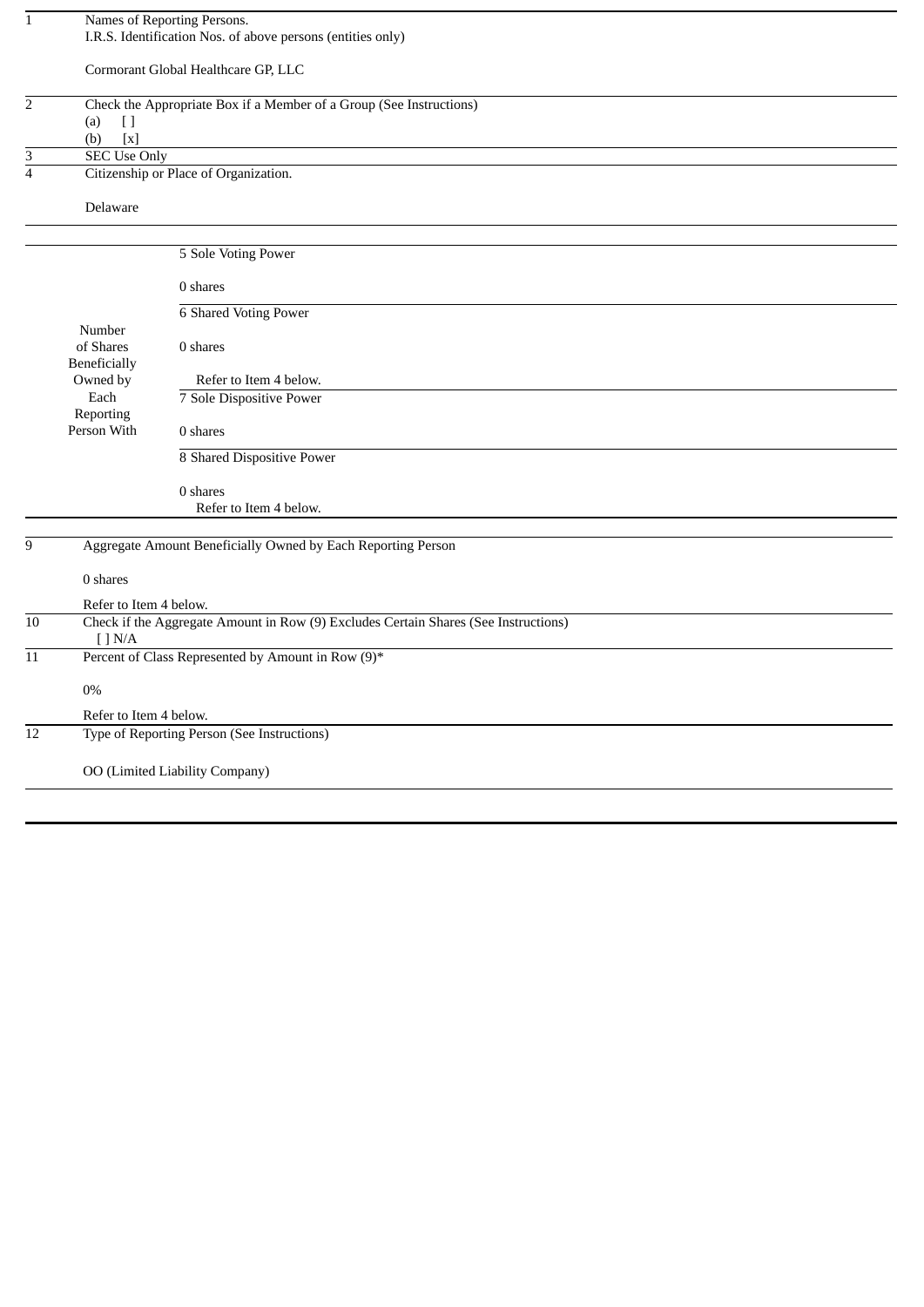| $\mathbf{1}$            |                        | Names of Reporting Persons.                                                         |
|-------------------------|------------------------|-------------------------------------------------------------------------------------|
|                         |                        | I.R.S. Identification Nos. of above persons (entities only)                         |
|                         |                        | Cormorant Private Healthcare Fund I, LP                                             |
|                         |                        |                                                                                     |
| $\overline{2}$          |                        | Check the Appropriate Box if a Member of a Group (See Instructions)                 |
|                         | (a)<br>$[ \ ]$         |                                                                                     |
|                         | (b)<br>[x]             |                                                                                     |
| 3                       | <b>SEC Use Only</b>    |                                                                                     |
| $\overline{\mathbf{4}}$ |                        | Citizenship or Place of Organization.                                               |
|                         |                        |                                                                                     |
|                         | Delaware               |                                                                                     |
|                         |                        |                                                                                     |
|                         |                        |                                                                                     |
|                         |                        | 5 Sole Voting Power                                                                 |
|                         |                        |                                                                                     |
|                         |                        | 0 shares                                                                            |
|                         |                        |                                                                                     |
|                         |                        | <b>6 Shared Voting Power</b>                                                        |
|                         | Number                 |                                                                                     |
|                         | of Shares              | 0 shares                                                                            |
|                         | Beneficially           |                                                                                     |
|                         | Owned by               | Refer to Item 4 below.                                                              |
|                         | Each                   | 7 Sole Dispositive Power                                                            |
|                         | Reporting              |                                                                                     |
|                         | Person With            | 0 shares                                                                            |
|                         |                        | 8 Shared Dispositive Power                                                          |
|                         |                        |                                                                                     |
|                         |                        | 0 shares                                                                            |
|                         |                        |                                                                                     |
|                         |                        | Refer to Item 4 below.                                                              |
|                         |                        |                                                                                     |
| 9                       |                        | Aggregate Amount Beneficially Owned by Each Reporting Person                        |
|                         |                        |                                                                                     |
|                         | 0 shares               |                                                                                     |
|                         | Refer to Item 4 below. |                                                                                     |
| $10\,$                  |                        | Check if the Aggregate Amount in Row (9) Excludes Certain Shares (See Instructions) |
|                         | [ ] N/A                |                                                                                     |
| $\overline{11}$         |                        | Percent of Class Represented by Amount in Row (9)*                                  |
|                         |                        |                                                                                     |
|                         | $0\%$                  |                                                                                     |
|                         | Refer to Item 4 below. |                                                                                     |
| 12                      |                        | Type of Reporting Person (See Instructions)                                         |
|                         | PN (Partnership)       |                                                                                     |
|                         |                        |                                                                                     |
|                         |                        |                                                                                     |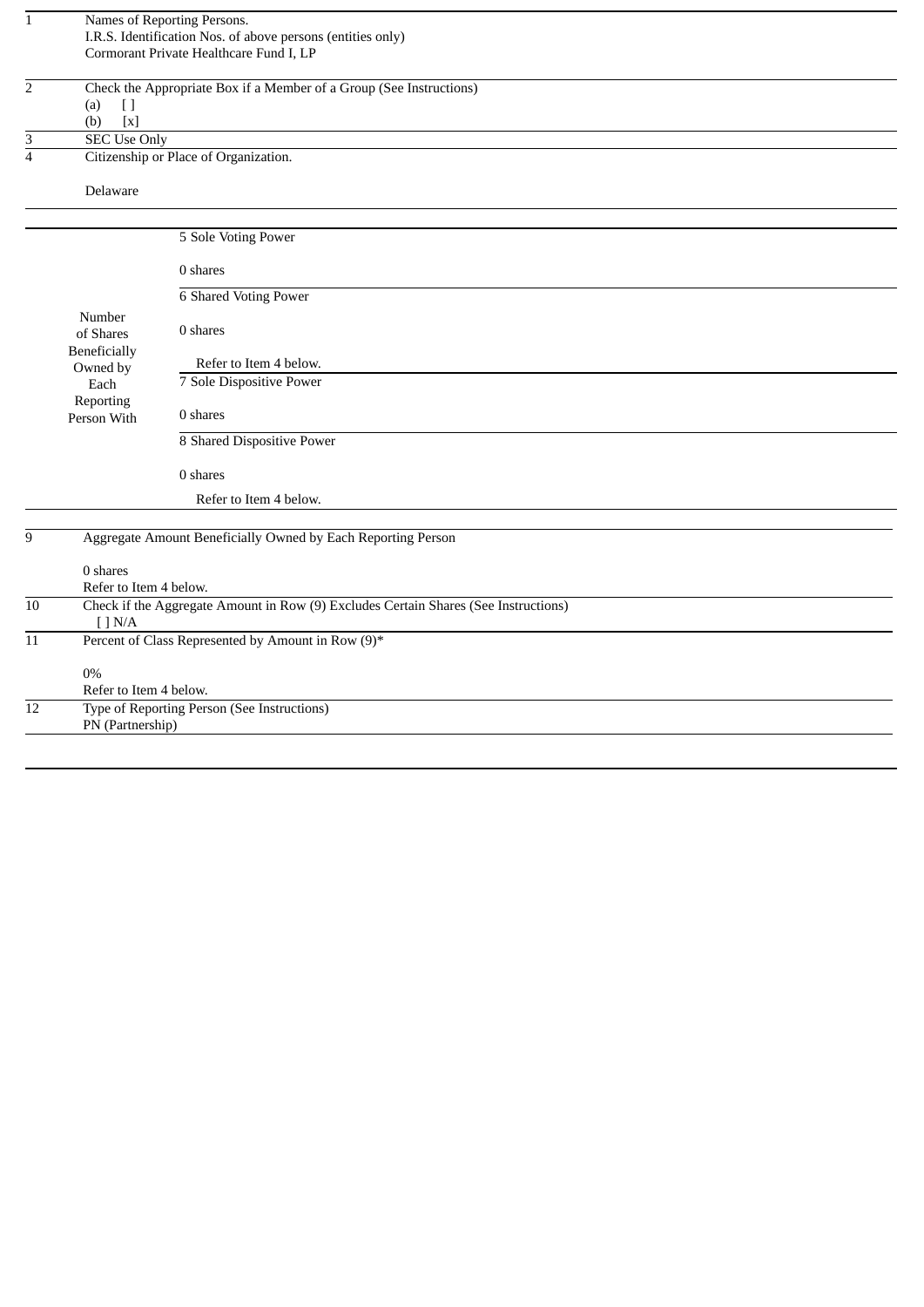| $\mathbf{1}$                     |                          | Names of Reporting Persons.<br>I.R.S. Identification Nos. of above persons (entities only) |
|----------------------------------|--------------------------|--------------------------------------------------------------------------------------------|
|                                  |                          |                                                                                            |
|                                  |                          | Cormorant Private Healthcare GP, LLC                                                       |
| $\overline{c}$                   |                          | Check the Appropriate Box if a Member of a Group (See Instructions)                        |
|                                  | (a)<br>$[ \ ]$           |                                                                                            |
|                                  | [x]<br>(b)               |                                                                                            |
| $\overline{3}$<br>$\overline{4}$ | <b>SEC Use Only</b>      | Citizenship or Place of Organization.                                                      |
|                                  |                          |                                                                                            |
|                                  | Delaware                 |                                                                                            |
|                                  |                          |                                                                                            |
|                                  |                          | 5 Sole Voting Power                                                                        |
|                                  |                          | 0 shares                                                                                   |
|                                  |                          | <b>6 Shared Voting Power</b>                                                               |
|                                  | Number                   |                                                                                            |
|                                  | of Shares                | 0 shares                                                                                   |
|                                  | Beneficially<br>Owned by | Refer to Item 4 below.                                                                     |
|                                  | Each                     | 7 Sole Dispositive Power                                                                   |
|                                  | Reporting                |                                                                                            |
|                                  | Person With              | 0 shares                                                                                   |
|                                  |                          | 8 Shared Dispositive Power                                                                 |
|                                  |                          | 0 shares                                                                                   |
|                                  |                          | Refer to Item 4 below.                                                                     |
|                                  |                          |                                                                                            |
| $\boldsymbol{9}$                 |                          | Aggregate Amount Beneficially Owned by Each Reporting Person                               |
|                                  | 0 shares                 |                                                                                            |
|                                  | Refer to Item 4 below.   |                                                                                            |
| $\overline{10}$                  |                          | Check if the Aggregate Amount in Row (9) Excludes Certain Shares (See Instructions)        |
| $11\,$                           | $[$ $]$ N/A              | Percent of Class Represented by Amount in Row (9)*                                         |
|                                  |                          |                                                                                            |
|                                  | 0%                       |                                                                                            |
|                                  | Refer to Item 4 below.   |                                                                                            |
| 12                               |                          | Type of Reporting Person (See Instructions)                                                |
|                                  |                          | OO (Limited Liability Company)                                                             |
|                                  |                          |                                                                                            |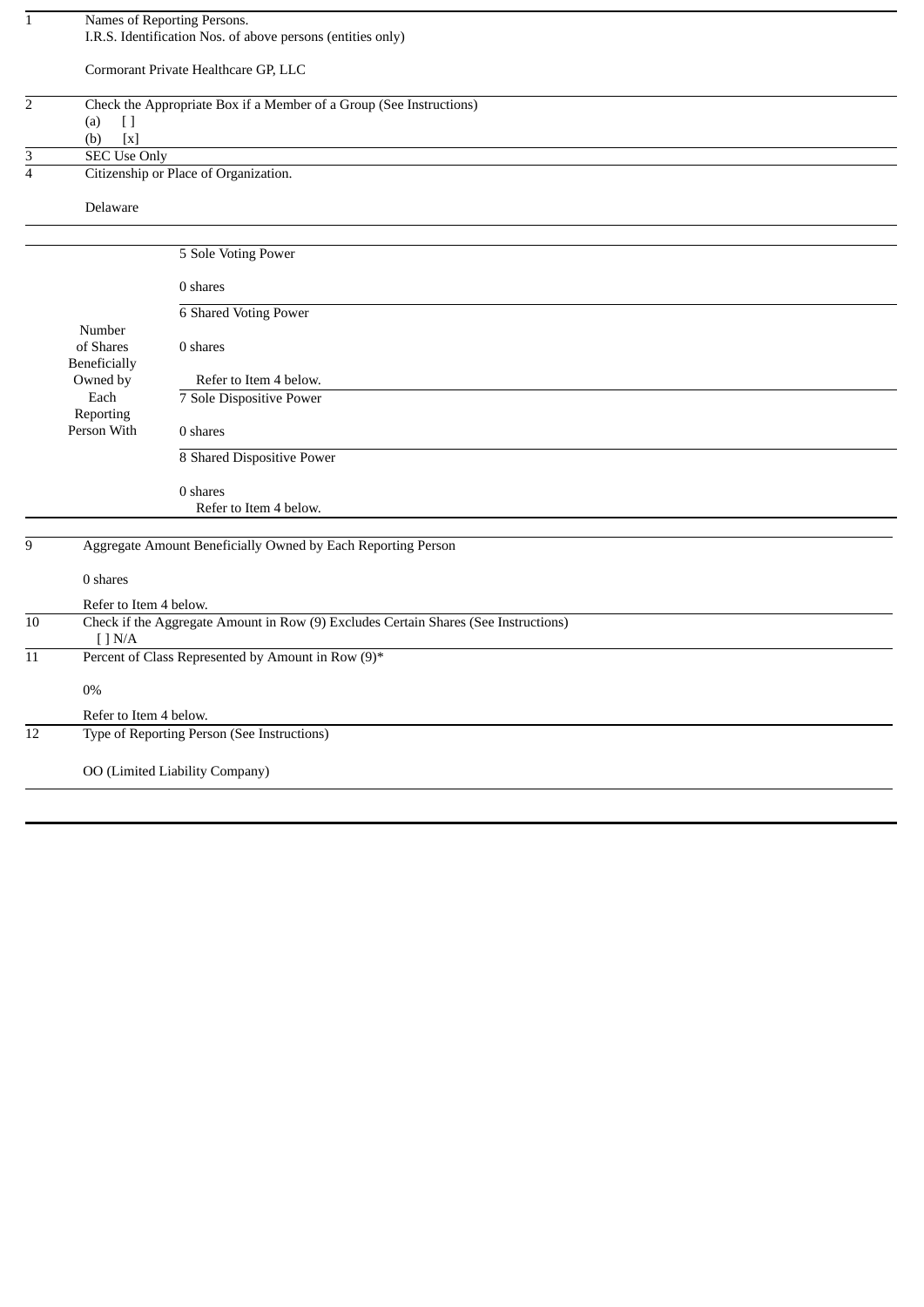| $\mathbf{1}$            |                          | Names of Reporting Persons.                                                         |
|-------------------------|--------------------------|-------------------------------------------------------------------------------------|
|                         |                          | I.R.S. Identification Nos. of above persons (entities only)                         |
|                         |                          |                                                                                     |
|                         |                          | Cormorant Asset Management, LP                                                      |
|                         |                          |                                                                                     |
| $\overline{2}$          |                          | Check the Appropriate Box if a Member of a Group (See Instructions)                 |
|                         | (a)<br>$[ \ ]$           |                                                                                     |
|                         | $\left[ x\right]$<br>(b) |                                                                                     |
| 3                       | <b>SEC Use Only</b>      |                                                                                     |
| $\overline{\mathbf{4}}$ |                          | Citizenship or Place of Organization.                                               |
|                         |                          |                                                                                     |
|                         | Delaware                 |                                                                                     |
|                         |                          |                                                                                     |
|                         |                          |                                                                                     |
|                         |                          | 5 Sole Voting Power                                                                 |
|                         |                          |                                                                                     |
|                         |                          | 0 shares                                                                            |
|                         |                          |                                                                                     |
|                         | Number                   | <b>6 Shared Voting Power</b>                                                        |
|                         | of Shares                |                                                                                     |
|                         | <b>Beneficially</b>      | 0 shares                                                                            |
|                         | Owned by                 | Refer to Item 4 below.                                                              |
|                         | Each                     | 7 Sole Dispositive Power                                                            |
|                         | Reporting                |                                                                                     |
|                         | Person With              | 0 shares                                                                            |
|                         |                          | 8 Shared Dispositive Power                                                          |
|                         |                          |                                                                                     |
|                         |                          | 0 shares                                                                            |
|                         |                          | Refer to Item 4 below.                                                              |
|                         |                          |                                                                                     |
|                         |                          |                                                                                     |
| 9                       |                          | Aggregate Amount Beneficially Owned by Each Reporting Person                        |
|                         |                          |                                                                                     |
|                         | 0 shares                 |                                                                                     |
|                         | Refer to Item 4 below.   |                                                                                     |
| $\overline{10}$         |                          | Check if the Aggregate Amount in Row (9) Excludes Certain Shares (See Instructions) |
|                         | [ ] N/A                  |                                                                                     |
| 11                      |                          | Percent of Class Represented by Amount in Row (9)*                                  |
|                         |                          |                                                                                     |
|                         | 0%                       |                                                                                     |
|                         | Refer to Item 4 below.   |                                                                                     |
| $\overline{12}$         |                          | Type of Reporting Person (See Instructions)                                         |
|                         |                          |                                                                                     |
|                         |                          |                                                                                     |
|                         | PN (Partnership)         |                                                                                     |
|                         |                          |                                                                                     |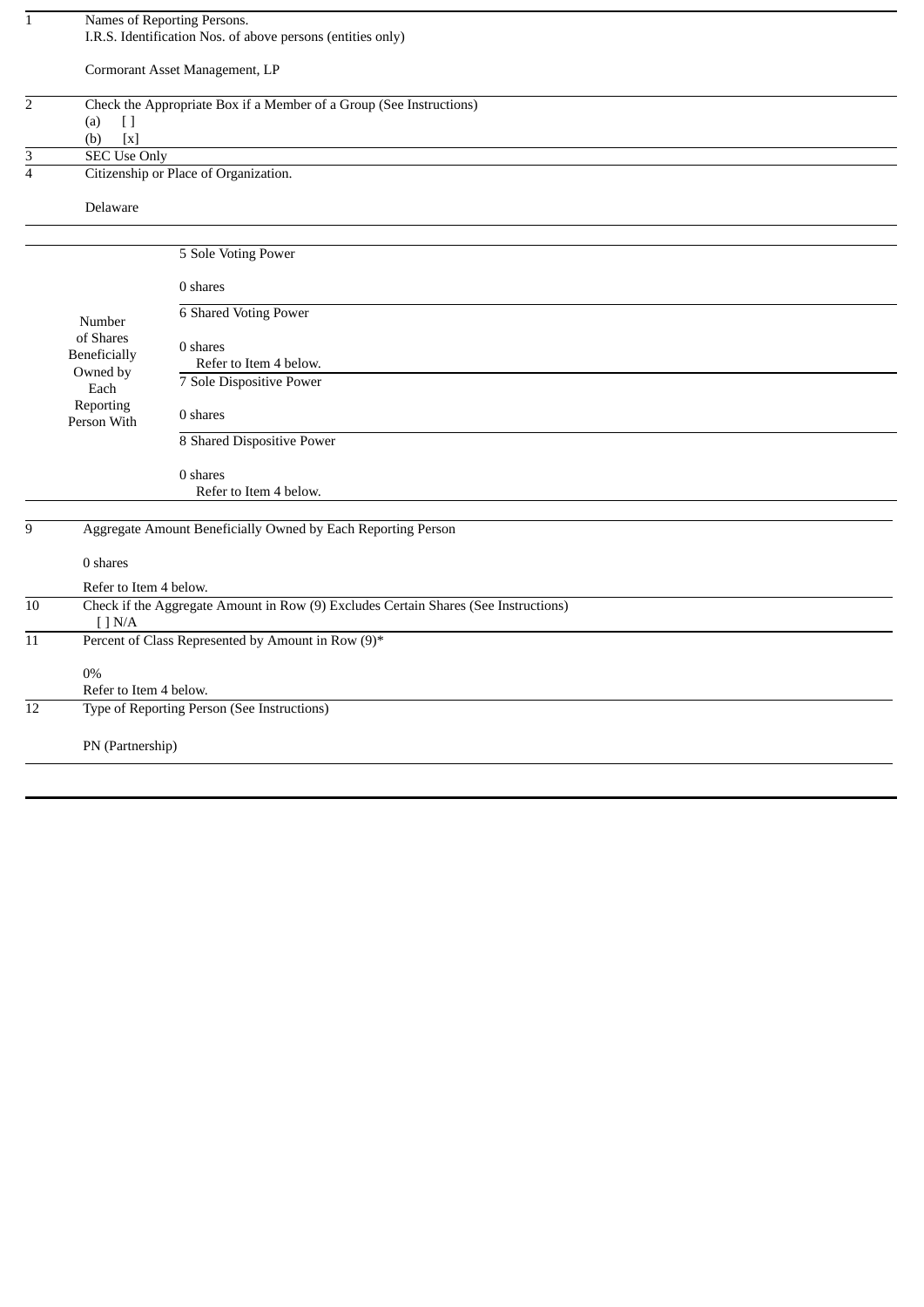| $\mathbf{1}$    |                          | Names of Reporting Persons.                                                         |
|-----------------|--------------------------|-------------------------------------------------------------------------------------|
|                 |                          | I.R.S. Identification Nos. of above persons (entities only)                         |
|                 |                          |                                                                                     |
|                 | <b>Bihua Chen</b>        |                                                                                     |
|                 |                          |                                                                                     |
| $\overline{2}$  |                          | Check the Appropriate Box if a Member of a Group (See Instructions)                 |
|                 | $\lceil$<br>(a)          |                                                                                     |
|                 | (b)<br>$\left[ x\right]$ |                                                                                     |
| 3               | <b>SEC Use Only</b>      |                                                                                     |
| $\overline{4}$  |                          | Citizenship or Place of Organization.                                               |
|                 |                          |                                                                                     |
|                 | <b>United States</b>     |                                                                                     |
|                 |                          |                                                                                     |
|                 |                          | 5 Sole Voting Power                                                                 |
|                 |                          |                                                                                     |
|                 |                          | 0 shares                                                                            |
|                 | Number                   | <b>6 Shared Voting Power</b>                                                        |
|                 | of Shares                |                                                                                     |
|                 | <b>Beneficially</b>      | 0 shares                                                                            |
|                 | Owned by                 | Refer to Item 4 below.                                                              |
|                 | Each                     | 7 Sole Dispositive Power                                                            |
|                 | Reporting                |                                                                                     |
|                 | Person With              | 0 shares                                                                            |
|                 |                          | 8 Shared Dispositive Power                                                          |
|                 |                          |                                                                                     |
|                 |                          | 0 shares                                                                            |
|                 |                          | Refer to Item 4 below.                                                              |
|                 |                          |                                                                                     |
| 9               |                          | Aggregate Amount Beneficially Owned by Each Reporting Person                        |
|                 | 0 shares                 |                                                                                     |
|                 | Refer to Item 4 below.   |                                                                                     |
| 10              |                          | Check if the Aggregate Amount in Row (9) Excludes Certain Shares (See Instructions) |
|                 | [ ] N/A                  |                                                                                     |
| $\overline{11}$ |                          | Percent of Class Represented by Amount in Row (9)*                                  |
|                 |                          |                                                                                     |
|                 | 0%                       |                                                                                     |
|                 | Refer to Item 4 below.   |                                                                                     |
| 12              |                          | Type of Reporting Person (See Instructions)                                         |
|                 |                          |                                                                                     |
|                 | IN (Individual)          |                                                                                     |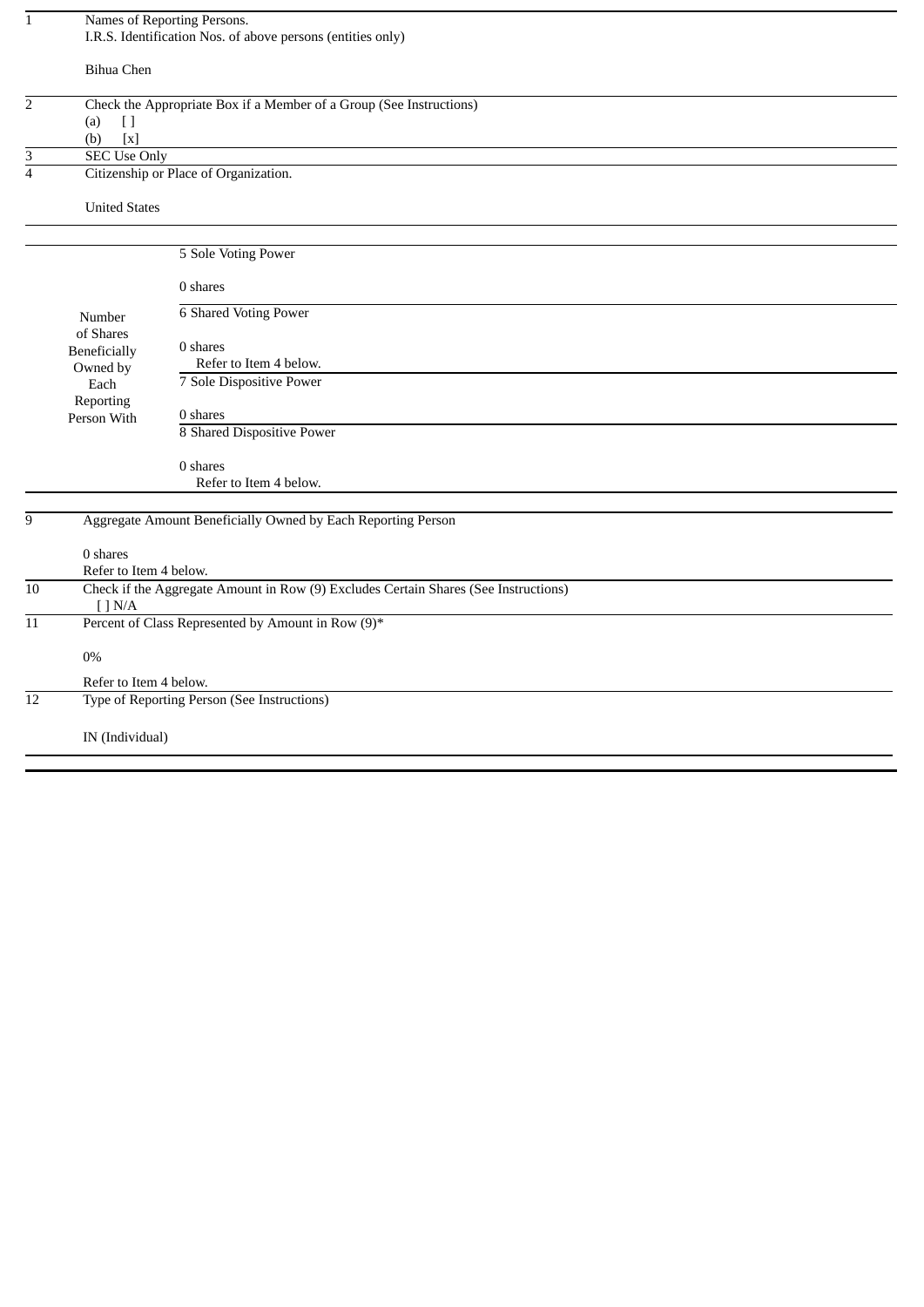## **Item 1.**

| (a)     | Name of Issuer<br>C4 Therapeutics Holdings, Inc.                                                                                                                                               |
|---------|------------------------------------------------------------------------------------------------------------------------------------------------------------------------------------------------|
| (b)     | Address of Issuer's Principal Executive Offices                                                                                                                                                |
|         | 490 Arsenal Way, Suite 200, Watertown, MA 02472                                                                                                                                                |
| Item 2. |                                                                                                                                                                                                |
| (a)     | Name of Person Filing<br>Cormorant Global Healthcare Master Fund, LP<br>Cormorant Global Healthcare GP, LLC<br>Cormorant Private Healthcare Fund I, LP<br>Cormorant Private Healthcare GP, LLC |

Cormorant Asset Management, LP

- (b) Address of Principal Business Office or, if none, Residence 200 Clarendon Street, 52nd Floor Boston, MA 02116
- (c) Citizenship

Bihua Chen

Cormorant Global Healthcare Master Fund, LP - Cayman Islands Cormorant Global Healthcare GP, LLC - Delaware Cormorant Private Healthcare Fund I, LP - Delaware Cormorant Private Healthcare GP, LLC - Delaware Cormorant Asset Management, LP - Delaware Bihua Chen - United States

- (d) Title of Class of Securities Common Stock
- (e) CUSIP Number 12529R107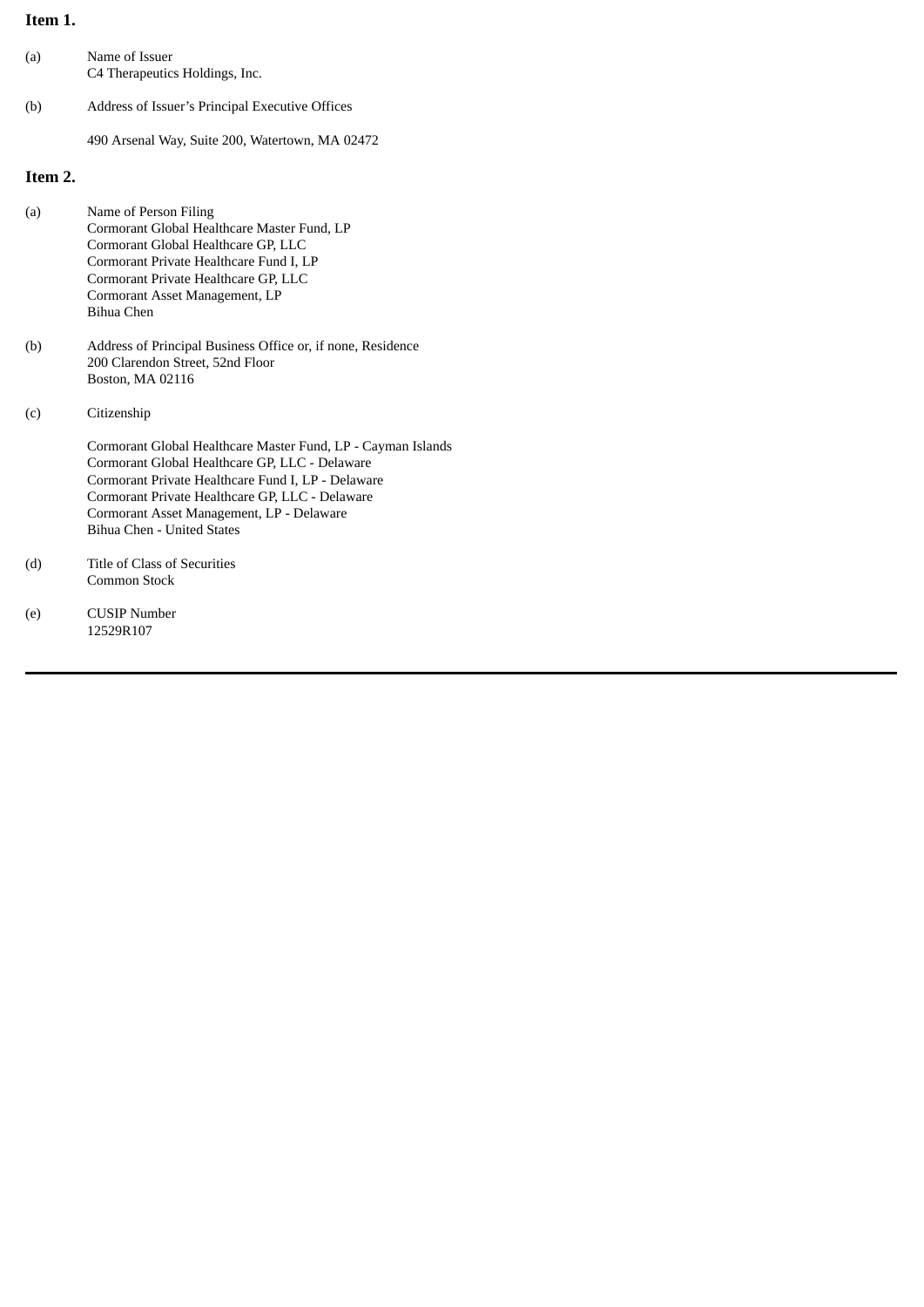| Item 3. | If this statement is filed pursuant to $\S$ 240.13d-1(b) or 240.13d-2(b) or (c), check whether the person filing is a: |                                                                                                                                                                  |  |
|---------|------------------------------------------------------------------------------------------------------------------------|------------------------------------------------------------------------------------------------------------------------------------------------------------------|--|
| (a)     |                                                                                                                        |                                                                                                                                                                  |  |
|         | ſΙ                                                                                                                     | Broker or dealer registered under section 15 of the Act (15 U.S.C. 780).                                                                                         |  |
| (b)     | $[ \ ]$                                                                                                                | Bank as defined in section 3(a)(6) of the Act (15 U.S.C. 78c).                                                                                                   |  |
| (c)     | $\Box$                                                                                                                 | Insurance Company as defined in Section $3(a)(19)$ of the Act                                                                                                    |  |
| (d)     | $\Box$                                                                                                                 | Investment company registered under section 8 of the Investment Company Act of 1940 (15 U.S.C. 80a-8).                                                           |  |
| (e)     | $\Box$                                                                                                                 | An investment adviser in accordance with $\S240.13d-1(b)(1)(ii)(E)$ ;                                                                                            |  |
| (f)     | $\lceil$ $\rceil$                                                                                                      | An employee benefit plan or endowment fund in accordance with $\S 240.13d-1(b)(1)(ii)(F)$ ;                                                                      |  |
| (g)     | $\Box$                                                                                                                 | A parent holding company or control person in accordance with § 240.13d-1(b)(1)(ii)(G);                                                                          |  |
| (h)     | $\Box$                                                                                                                 | A savings associations as defined in Section 3(b) of the Federal Deposit Insurance Act (12 U.S.C. 1813);                                                         |  |
| (i)     | $\lceil$ $\rceil$                                                                                                      | A church plan that is excluded from the definition of an investment company under section $3(c)(14)$ of the Investment Company Act<br>of 1940 (15 U.S.C. 80a-3); |  |
| (j)     | П                                                                                                                      | A non-U.S. institution in accordance with $\S 240.13d-1(b)(1)(ii)(J);$                                                                                           |  |

(k)  $[$   $]$  Group, in accordance with §240.13d-1(b)(1)(ii)(K).

#### **Item 4. Ownership\*\*\***

Provide the following information regarding the aggregate number and percentage of the class of securities of the issuer identified in Item 1.

(a) Amount Beneficially Owned\*\*\*

Cormorant Global Healthcare Master Fund, LP – 0 shares Cormorant Global Healthcare GP, LLC – 0 shares Cormorant Private Healthcare Fund I, LP – 0 shares Cormorant Private Healthcare GP, LLC – 0 shares Cormorant Asset Management, LP – 0 shares Bihua Chen – 0 shares

(b) Percent of Class

Cormorant Global Healthcare Master Fund, LP – 0% Cormorant Global Healthcare GP, LLC – 0% Cormorant Private Healthcare Fund I, LP – 0% Cormorant Private Healthcare GP, LLC – 0% Cormorant Asset Management, LP – 0% Bihua Chen – 0%

- (c) Number of shares as to which such person has:
	- (i) sole power to vote or to direct the vote

Cormorant Global Healthcare Master Fund, LP - 0 shares Cormorant Global Healthcare GP, LLC - 0 shares Cormorant Private Healthcare Fund I, LP – 0 shares Cormorant Private Healthcare GP, LLC – 0 shares Cormorant Asset Management, LP - 0 shares Bihua Chen - 0 shares

(ii) shared power to vote or to direct the vote

Cormorant Global Healthcare Master Fund, LP – 0 shares Cormorant Global Healthcare GP, LLC – 0 shares Cormorant Private Healthcare Fund I, LP – 0 shares Cormorant Private Healthcare GP, LLC – 0 shares Cormorant Asset Management, LP – 0 shares Bihua Chen – 0 shares

(iii) sole power to dispose or to direct the disposition of

Cormorant Global Healthcare Master Fund, LP - 0 shares Cormorant Global Healthcare GP, LLC - 0 shares Cormorant Private Healthcare Fund I, LP – 0 shares Cormorant Private Healthcare GP, LLC – 0 shares Cormorant Asset Management, LP - 0 shares Bihua Chen - 0 shares

(iv) shared power to dispose or to direct the disposition of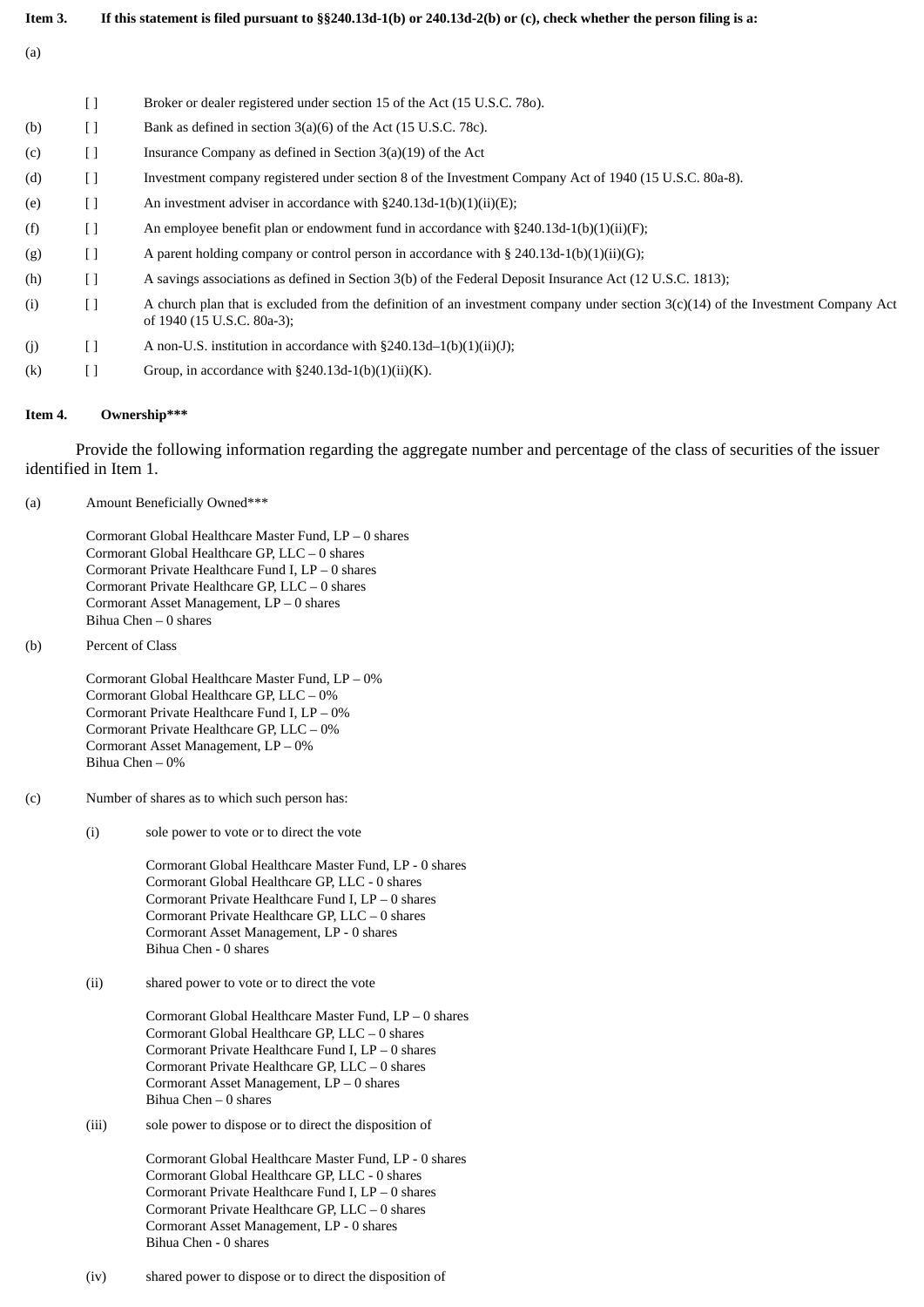Cormorant Global Healthcare Master Fund, LP – 0 shares Cormorant Global Healthcare GP, LLC – 0 shares Cormorant Private Healthcare Fund I, LP – 0 shares Cormorant Private Healthcare GP, LLC – 0 shares Cormorant Asset Management, LP – 0 shares Bihua Chen – 0 shares

\*\*\* Shares reported herein for Cormorant Asset Management, LP represent shares which are beneficially by Cormorant Global Healthcare Master Fund, LP (the "Master Fund") and Cormorant Private Healthcare Fund I, LP ("Fund I"), as reported herein. Cormorant Global Healthcare GP, LLC, and Cormorant Private Healthcare GP, LLC serve as the general partners of the Master Fund and Fund I, respectively. Cormorant Asset Management, LP serves as the investment manager to the Master Fund and Fund I. Bihua Chen serves as the managing member of Cormorant Global Healthcare GP, LLC, Cormorant Private Healthcare GP, LLC and the general partner of Cormorant Asset Management, LP. Each of the Reporting Persons disclaims beneficial ownership of the shares reported herein except to the extent of its or his pecuniary interest therein.

## **Item 5. Ownership of Five Percent or Less of a Class**

If this statement is being filed to report the fact that as of the date hereof the reporting person has ceased to be the beneficial owner of more than five percent of the class of securities, check the following  $[X]$ .

# **Item 6. Ownership of More than Five Percent on Behalf of Another Person**

Not applicable.

Item 7. Identification and Classification of the Subsidiary Which Acquired the Security Being Reported on By the Parent Holding Company

Not applicable.

## **Item 8. Identification and Classification of Members of the Group**

Not applicable.

**Item 9. Notice of Dissolution of Group**

Not applicable.

**Item 10. Certification**

By signing below I certify that, to the best of my knowledge and belief, the securities referred to above were not acquired and are not held for the purpose of or with the effect of changing or influencing the control of the issuer of the securities and were not acquired and are not held in connection with or as a participant in any transaction having that purpose or effect.

**Exhibits Exhibit**

**99.1** Joint Filing Agreement by and among the Reporting Persons, incorporated by reference to Exhibit 99.1 to Schedule 13G filed by the Reporting Persons with the Securities and Exchange Commission on October 16, 2020.